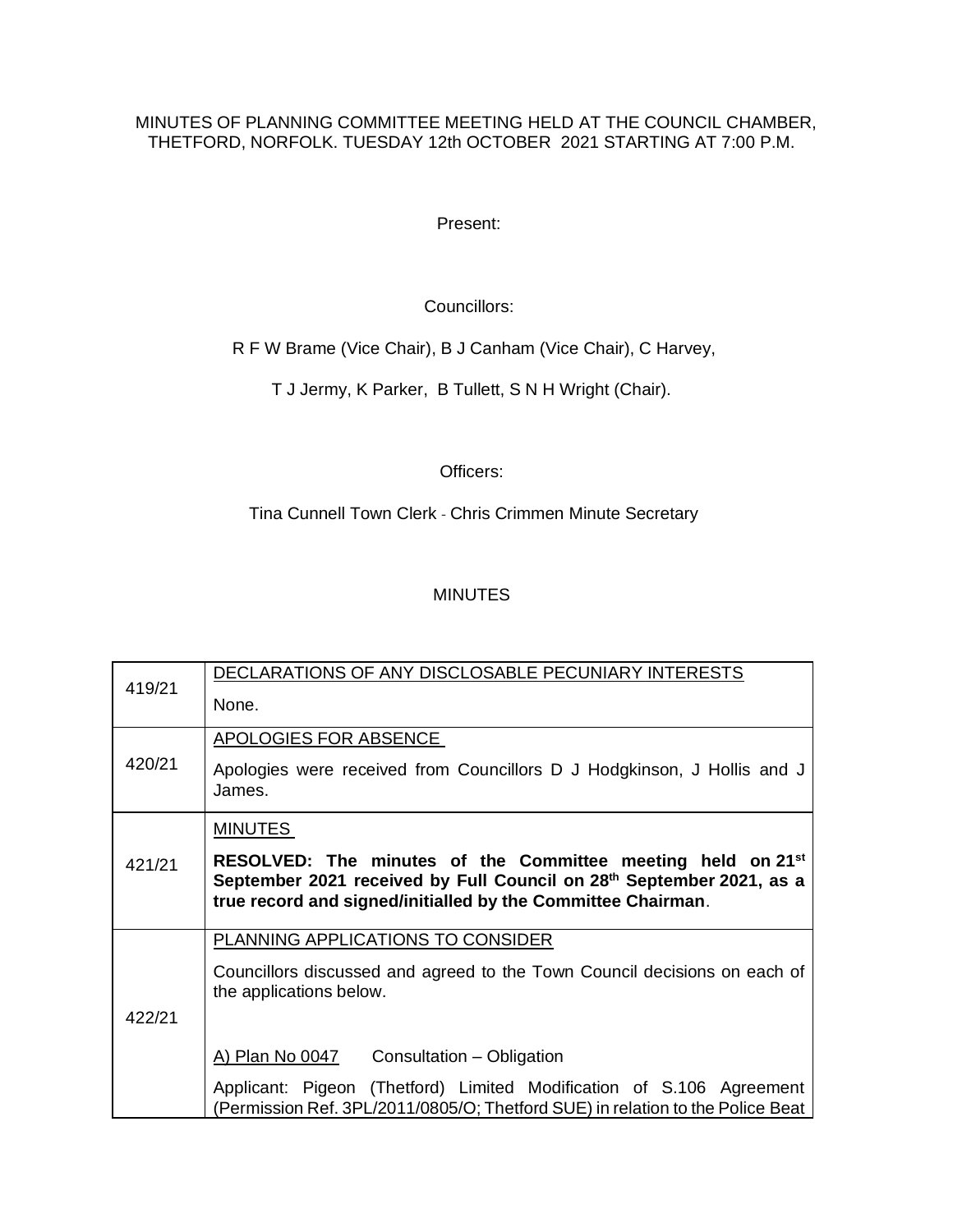| Base Obligation allowing Police to confirm that the provision is no longer<br>needed Land at Kingsfleet Thetford Sustainable Urban Extension.                                                                                                                                                                                                                        |
|----------------------------------------------------------------------------------------------------------------------------------------------------------------------------------------------------------------------------------------------------------------------------------------------------------------------------------------------------------------------|
| Thetford Town Council submitted comments only.                                                                                                                                                                                                                                                                                                                       |
| Thetford Town Council has concerns of the loss of a community provision with<br>no reference to the plans of what is to replace it. Additionally, can information<br>be provided on what the s106 money allocated for this provision will now be<br>spent on please?                                                                                                 |
| Consultation - Householder<br>B: Plan No 1282                                                                                                                                                                                                                                                                                                                        |
| Applicant: Mr Judge Replacement of front porch 10 Keats Close Thetford.                                                                                                                                                                                                                                                                                              |
| Supporter.                                                                                                                                                                                                                                                                                                                                                           |
| Consultation - Full<br>C) Plan No 1302                                                                                                                                                                                                                                                                                                                               |
| Applicant: Mr A Speed Retention of existing first floor apartment & change of<br>use and extension to ground floor funeral directors to create 2 no. additional<br>apartments 13 Earls Street Thetford.                                                                                                                                                              |
| Supporter.                                                                                                                                                                                                                                                                                                                                                           |
| Consultation - Householder<br>D) Plan No 1313                                                                                                                                                                                                                                                                                                                        |
| Applicant: Mr Dambrauskas Front porch addition 28 Mingay Road Thetford.                                                                                                                                                                                                                                                                                              |
| Supporter.                                                                                                                                                                                                                                                                                                                                                           |
| <b>Consultation - Reserved Matters</b><br>E) Plan No 1319                                                                                                                                                                                                                                                                                                            |
| Applicant: Taylor Wimpy East Anglia Reserved Matters application relates to<br>Sub-Phase 1b of the consent and seeks permission for 225 dwellings, public<br>open space and associated infrastructure and details relating to layout, scale,<br>appearance and landscaping following outline permission 3PL/2011/0805/O<br>Land at Sub-Phase 1b Kingsfleet Thetford. |
| Thetford Town Council supports this application                                                                                                                                                                                                                                                                                                                      |
| Thetford Town Council welcome the retention of the tree belts but would like to<br>encourage maintaining a significant amount of the existing mature trees on the                                                                                                                                                                                                    |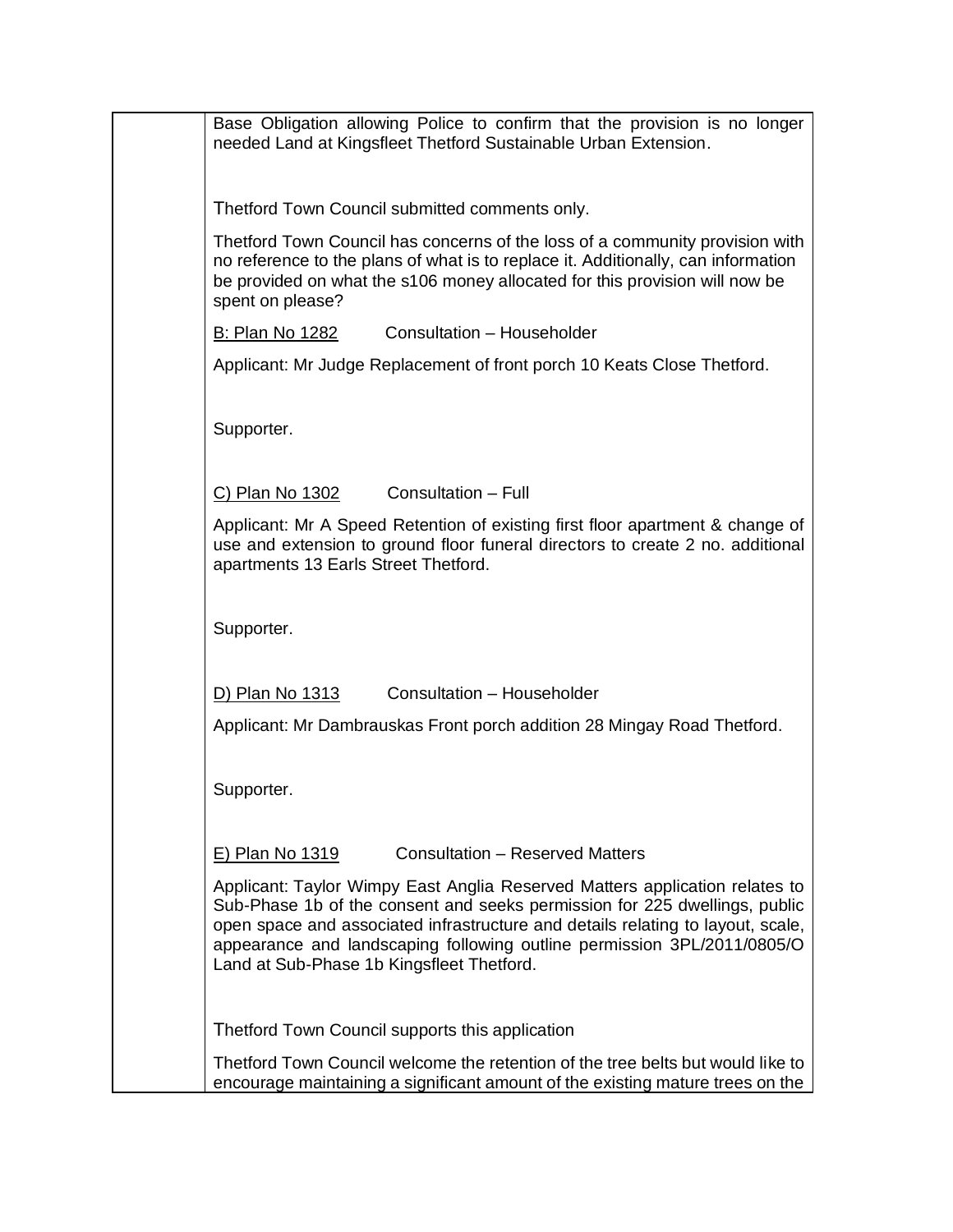|        | site as well as encouraging environmentally projects such as electric charging<br>points and wildlife support such as swift and bat boxes.                                                                                                                                                                                                                                                                                           |
|--------|--------------------------------------------------------------------------------------------------------------------------------------------------------------------------------------------------------------------------------------------------------------------------------------------------------------------------------------------------------------------------------------------------------------------------------------|
|        | The council would request that where possible affordable housing is dispersed<br>across the site and that flint is used on the buildings in the more visible sites.                                                                                                                                                                                                                                                                  |
|        | Consultation - Householder<br>F) Plan N0 1337                                                                                                                                                                                                                                                                                                                                                                                        |
|        | Applicant: Mr Marek New single storey front porch and new single storey rear<br>extension 30 Pine Close Thetford.                                                                                                                                                                                                                                                                                                                    |
|        | Supporter.                                                                                                                                                                                                                                                                                                                                                                                                                           |
|        | G) Plan No 1350<br>Consultation - Change of Use                                                                                                                                                                                                                                                                                                                                                                                      |
|        | Applicant: Threadneedle Property Unit Trust Change of Use from B8 to use<br>Class E(g)(ii), B2 or B8 Unit 5A Burrell Way Trade Park Thetford.                                                                                                                                                                                                                                                                                        |
|        | Supporter.                                                                                                                                                                                                                                                                                                                                                                                                                           |
| 423/21 | <b>APPLICATIONS</b><br><b>LATE</b><br><b>PLANNING</b><br><b>RECEIVED</b><br><b>AFTER</b><br><b>AGENDA</b><br><b>WAS</b><br><b>PUBLISHED</b>                                                                                                                                                                                                                                                                                          |
|        | None received.                                                                                                                                                                                                                                                                                                                                                                                                                       |
| 424/21 | <b>DECISIONS OF VARIANCE</b>                                                                                                                                                                                                                                                                                                                                                                                                         |
|        | None received.                                                                                                                                                                                                                                                                                                                                                                                                                       |
|        | <b>TO</b><br><b>THE</b><br><b>ITEMS</b><br><b>GREATER</b><br>BE<br><b>REFERRED</b><br><b>THETFORD</b><br>TO<br><b>PARTNERSHIP (GTP)</b>                                                                                                                                                                                                                                                                                              |
| 425/21 | Thetford Town Council has recently been informed that the 30 mph for Thetford<br>Campaign has received an objection against the campaign and this has been<br>upheld. Councillors wanted to know who objected and why was it upheld. This<br>should be taken to the GTP as this campaign has received widespread support.<br>No communication had been received from NCC by TTC and the work was<br>supposed to commence in October. |
|        | It was discussed in Amenities that the brown directional signs around Thetford<br>need to be reviewed and clarified.                                                                                                                                                                                                                                                                                                                 |
| 426/21 | SUFFOLK COUNTY COUNCIL (SCC) PLANNING APPLICATION 0005                                                                                                                                                                                                                                                                                                                                                                               |
|        | The Committee received a progress report from the Chairman that there will be<br>a hearing on 19 <sup>th</sup> October 2021 and the Town Clerk will find out how many<br>people can attend, The Chair and the Mayor will attend but it would be important<br>to get as many people to attend as possible.                                                                                                                            |
| 427/21 | <b>PARISH PARTNERSHIP SCHEME</b>                                                                                                                                                                                                                                                                                                                                                                                                     |
|        |                                                                                                                                                                                                                                                                                                                                                                                                                                      |